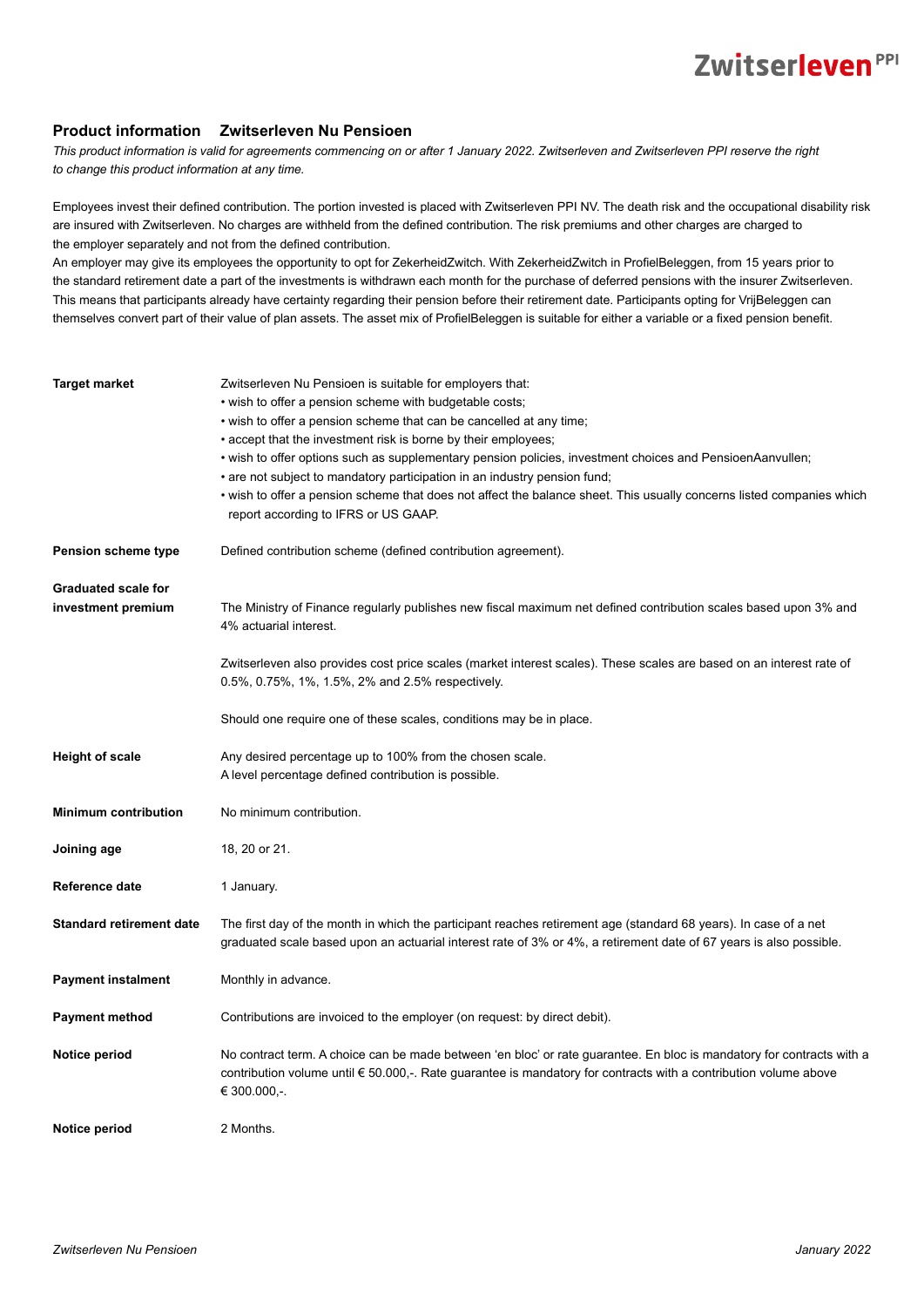#### **Changes**

In the case of 'en bloc', Zwitserleven PPI can change the agreement and the appendices without the employer's consent. We can then change the rates and the conditions. In the case of a 'rate guarantee', the rates are fixed for a pre-agreed period. If we cancel or change the agreement, the employer will be informed about this at least 4 months before the cancellation/change.

| <b>COVER</b>                                                          |                                                                                                                                                                                                                                                                                                                                                                                                                                                                                                                                                                                                                   |
|-----------------------------------------------------------------------|-------------------------------------------------------------------------------------------------------------------------------------------------------------------------------------------------------------------------------------------------------------------------------------------------------------------------------------------------------------------------------------------------------------------------------------------------------------------------------------------------------------------------------------------------------------------------------------------------------------------|
| Old-age pension and<br>partner's pension after<br>the retirement date | On the retirement date, the available pension capital is used to purchase a lifelong old-age pension and a lifelong<br>partner's pension. The participant can opt for a fixed pension benefit, a variable pension benefit or a combination of<br>the two. If participants have opted for ZekerheidZwitch, they receive the purchased (guaranteed) old-age pension<br>monthly with effect from the retirement date.<br>The partner's pension purchased is paid to the partner if the participant dies after the retirement date.<br>Further information on ZekerheidZwitch is provided below in this product card. |
| Payment of the value of<br>plan assets on death                       | There is an option to use the value of the plan assets of participants who die during active employment or a period of<br>occupational disability for indexation of the partner's and orphan's pension.<br>We pay the value of the investments to the surviving dependant(s). The surviving dependant(s) is/are obliged to use<br>this to purchase a pension. If there are no surviving dependants, the value reverts to Zwitserleven PPI.                                                                                                                                                                        |
|                                                                       | There is also the option of having the accrued value on death revert to Zwitserleven. In return, the participant or<br>inactive participant receives a monthly payment in the form of negative risk premiums. These are added to the value of<br>the plan assets, which increases as a result.                                                                                                                                                                                                                                                                                                                    |
|                                                                       | If a participant or inactive participant has opted for ZekerheidZwitch, deferred old-age pension and partner's pension<br>is purchased starting 15 years prior to the retirement date. As a result of these purchases, the value of the plan assets<br>will be reduced as the retirement date approaches. If a participant dies before the retirement date, a part of<br>the partner's pension after the retirement date has already been purchased. This reverts to the insurer.                                                                                                                                 |
| Partner's and orphan's<br>pension prior to                            | • The partner's pension and orphan's pension is mandatory and is insured on an unspecified basis.<br>• The insurance premium is charged to the employer in addition to the pension contribution.                                                                                                                                                                                                                                                                                                                                                                                                                  |
| the retirement date                                                   | • The amount of the partner's pension is:                                                                                                                                                                                                                                                                                                                                                                                                                                                                                                                                                                         |
|                                                                       | - final pay up to 1.16% of the pensionable earnings per year of service;                                                                                                                                                                                                                                                                                                                                                                                                                                                                                                                                          |
|                                                                       | - average pay up to 1.313% of the pensionable earnings per year of service.                                                                                                                                                                                                                                                                                                                                                                                                                                                                                                                                       |
|                                                                       | • The orphan's pension is 20% of the partner's pension.                                                                                                                                                                                                                                                                                                                                                                                                                                                                                                                                                           |
|                                                                       | • The age of maturity of the orphan's pension is 18 or 21.                                                                                                                                                                                                                                                                                                                                                                                                                                                                                                                                                        |
|                                                                       | • The orphan's pension benefit will be doubled for full orphans.                                                                                                                                                                                                                                                                                                                                                                                                                                                                                                                                                  |
|                                                                       | • We pay orphan's pension until a maximum age of 27. We do this as long as a child is studying or receiving a Wajong<br>benefit.                                                                                                                                                                                                                                                                                                                                                                                                                                                                                  |
|                                                                       | • The partner's and orphan's pension can be insured for a level benefit, or a benefit rising annually after coming into<br>payment by 1%, 2% or 3%.                                                                                                                                                                                                                                                                                                                                                                                                                                                               |
|                                                                       | If the employer opts for negative risk premiums, it is possible to continue to insure a part of the partner's pension<br>for the partner after the participant has left employment. Monthly risk premiums are deducted from the value of<br>the plan assets for this.                                                                                                                                                                                                                                                                                                                                             |
| Surviving dependants'<br>bridging pension (NOVP)                      | • The employer decides whether the NOVP is mandatory or voluntary. If the cover is voluntary, the full premium is paid<br>by the participant. The insurance premium is charged to the employer in addition to the pension contribution.<br>. If the surviving dependants' bridging pension is mandatory, the NOVP is insured on an unspecified basis.<br>• The employer may choose from:                                                                                                                                                                                                                          |
|                                                                       | - 87,5% from 8/7ths of the Anw benefit (€ 16,201.20 in 2022).                                                                                                                                                                                                                                                                                                                                                                                                                                                                                                                                                     |
|                                                                       | - 100% from 8/7 ths of the Anw benefit (€ 18,515.66 in 2022).                                                                                                                                                                                                                                                                                                                                                                                                                                                                                                                                                     |
|                                                                       | - a percentage from 2% to 100% of 8/7ths of the Anw benefit.                                                                                                                                                                                                                                                                                                                                                                                                                                                                                                                                                      |
|                                                                       | - an insured sum of $\in$ 10,000 -.                                                                                                                                                                                                                                                                                                                                                                                                                                                                                                                                                                               |
|                                                                       | • The NOVP can be insured for a level benefit, or a benefit rising annually after coming into payment by 1% or 2%.                                                                                                                                                                                                                                                                                                                                                                                                                                                                                                |
|                                                                       | In case of a 2% increase, a maximum insured amount of $\epsilon$ 16,201.20 (2022) applies.                                                                                                                                                                                                                                                                                                                                                                                                                                                                                                                        |
|                                                                       | • The NOVP cover terminates not later than the participant's retirement date. Payment of NOVP benefit terminates<br>on the date on which the participant's partner becomes eligible for state pension (AOW).                                                                                                                                                                                                                                                                                                                                                                                                      |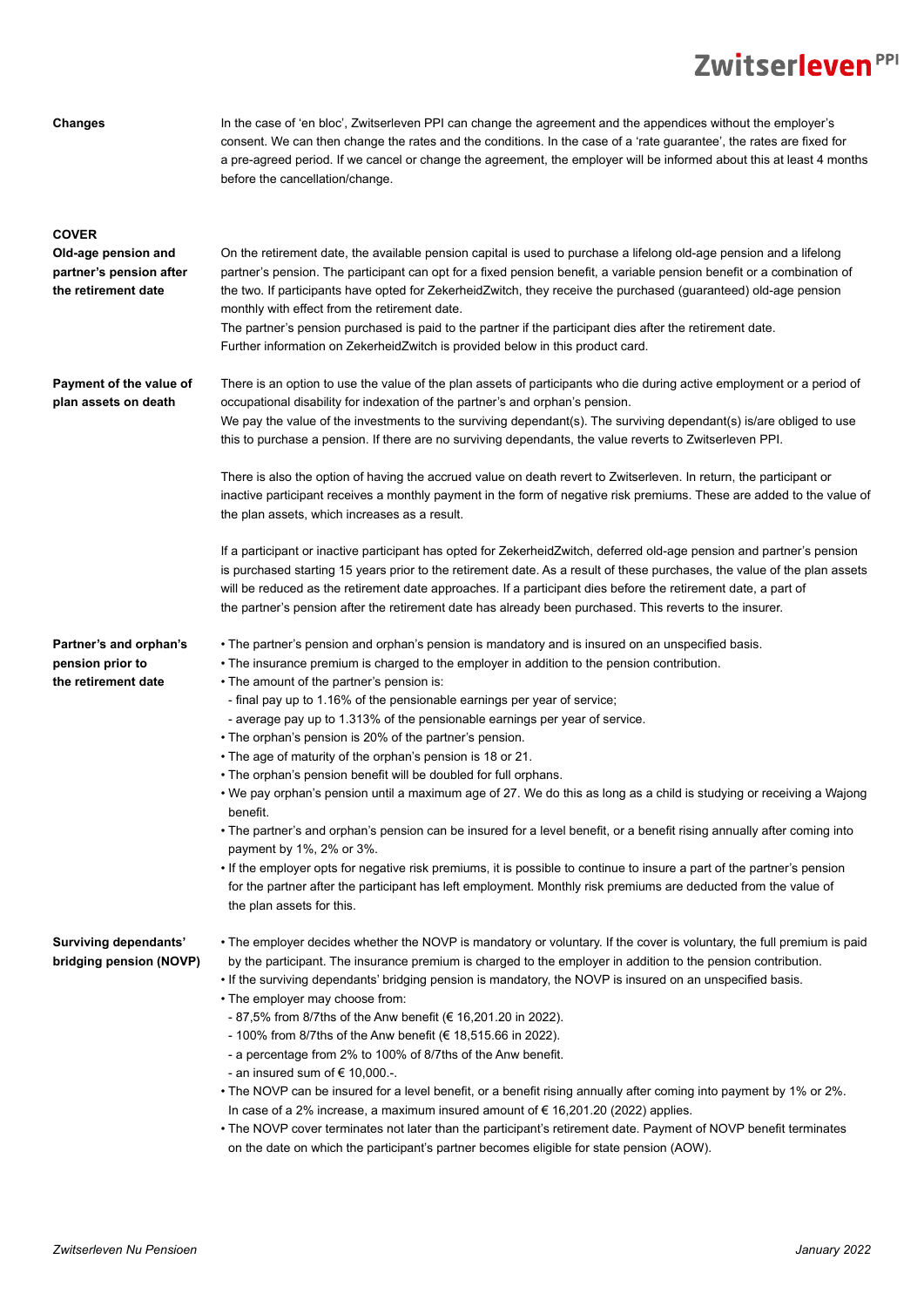### **Waiver of contributions in case of occupational disability (PVA)**

- All policies include cover for waiver of contribution payment in case of occupational disability (PVA).
- The assessment is made using the six-class system (according to the WIA).
- The degree of occupational disability is established by the UWV.
- The amount of the PVA mark-up depends on the 'pitch' of the graduated scale and in the maximum scale is 3.5%. More information is provided in the document 'Technical principles'.

| Degree of occupational disability | The percentage of the contribution<br>to be paid by Zwitserleven |
|-----------------------------------|------------------------------------------------------------------|
| 80% or more                       | 100.0%                                                           |
| $65\% - 80\%$                     | 72.5%                                                            |
| $55\% - 65\%$                     | 60.0%                                                            |
| 45% - 55%                         | 50.0%                                                            |
| $35\% - 45\%$                     | 40.0%                                                            |
| Less than 35%                     | $0.0\%$                                                          |

#### **Occupational disability pension**

- If the partner's pension and orphan's pension are insured on an unspecified basis, an occupational disability pension can be insured as well.
- If the employer chooses to insure an occupational disability pension, this cover will be mandatory for the participants.
- The assessment is made using the six-class system (according to the WIA).
- The degree of occupational disability is established by the UWV.
- The amount of the occupational disability pension is 70% above the WIA salary threshold, and/or 10% or 20% under the WIA salary threshold. The maximum occupational disability pension above the WIA salary threshold is € 150,000.-
- Occupational disability pension can be insured for a level benefit, or a benefit rising annually after coming into payment by 1%, 2% or 3%.

#### **PensioenAanvullen**

- The employer decides whether the participants are allowed to supplement their pension (with PensioenAanvullen).
- PensioenAanvullen can be with monthly contributions or lump sum contributions.
- The employer decides whether waiver of contribution in case of occupational disability can be insured for Pensioen-Aanvullen (at 1 January 2020).
- The PVA mark-up is based on an agerelated rate table. More information is provided in the document 'Technical principles'.
- If a participant opts for ZekerheidZwitch, the ZekerheidZwitch automatically also applies for the capital accrued with PensioenAanvullen.

| <b>INVESTMENTS</b>       |                                                                                                                                           |  |  |
|--------------------------|-------------------------------------------------------------------------------------------------------------------------------------------|--|--|
| Options for the employer | The employer can choose between various investment methods.                                                                               |  |  |
|                          | The following combinations are possible:                                                                                                  |  |  |
|                          | • HorizonBeleggen with the option of ProfielBeleggen.                                                                                     |  |  |
|                          | • HorizonBeleggen with the option of ProfielBeleggen and VrijBeleggen.                                                                    |  |  |
|                          | The substance of the various investment methods is explained below.                                                                       |  |  |
|                          | If you would like to know more about this, go to zwitserleven.nl/beleggingsvormen.                                                        |  |  |
| HorizonBeleggen          | The standard option for a participant is to invest according to HorizonBeleggen. The employees do not have to make<br>investment choices. |  |  |
|                          | Zwitserleven PPI is responsible for the reduction of risk (also known as prudent investing). With HorizonBeleggen,                        |  |  |
|                          | Zwitserleven PPI reduces the risk of the investments as the standard retirement date approaches.                                          |  |  |
| ProfielBeleggen          | With ProfielBeleggen, we ask participants to define their investor profile using a questionnaire.                                         |  |  |
|                          | More or less investment risk is incurred, depending on the outcome. This ranges from cautious to offensive.                               |  |  |
|                          | It also depends on the preparation for a fixed or variable pension.                                                                       |  |  |
|                          | Here too (depending on the profile), the investment risk is reduced as the standard retirement date approaches.                           |  |  |
|                          | The asset mix of ProfielBeleggen is suitable for either a variable or a fixed pension benefit.                                            |  |  |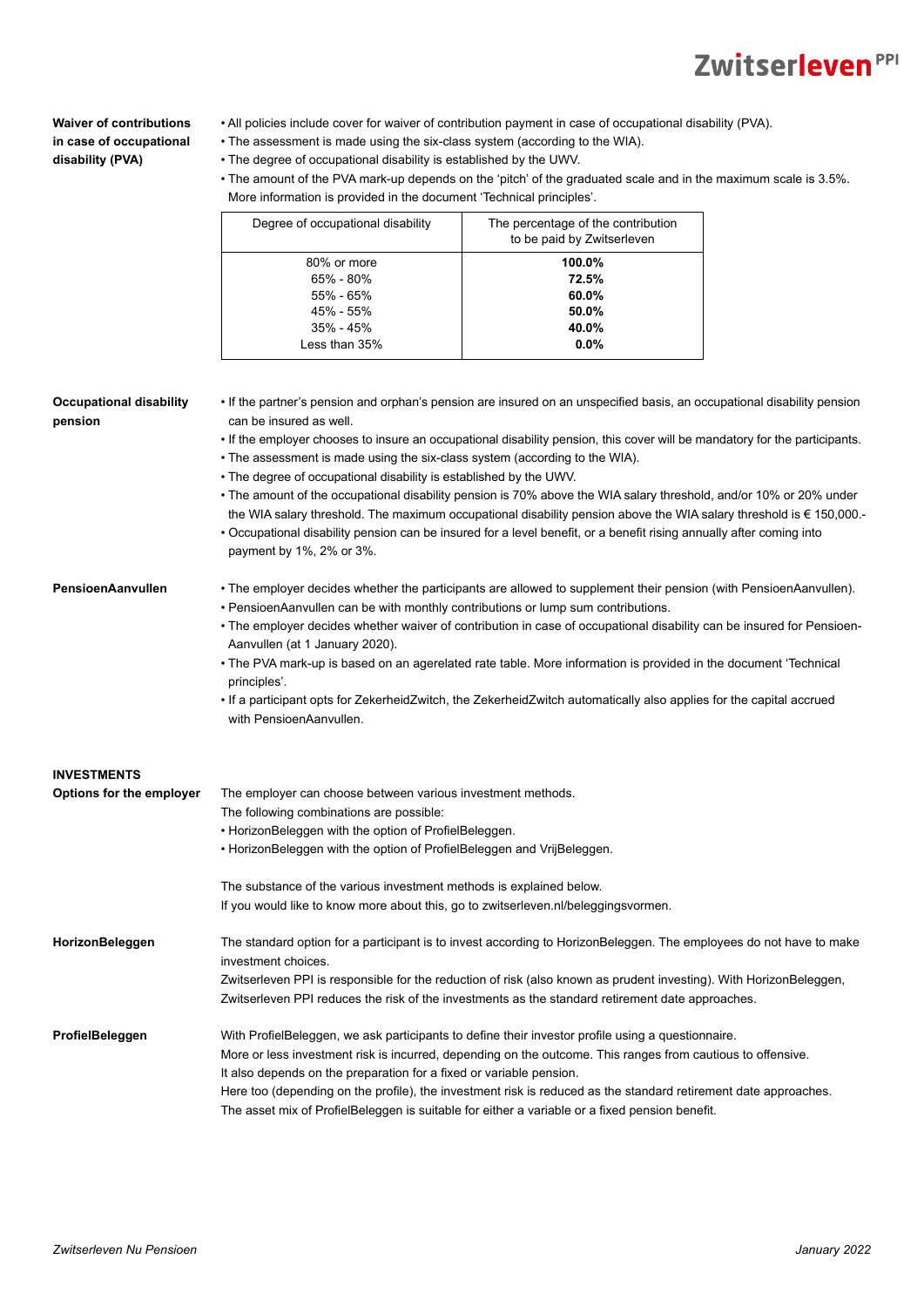| VrijBeleggen                                                             | In this case, participants choose their own investments. After establishing an investor profile, the participant may<br>invest in one or more investment funds.                                                                                                                                                                                                                                                                                                                                                                                                                                                                                                                                                                                                                                                      |
|--------------------------------------------------------------------------|----------------------------------------------------------------------------------------------------------------------------------------------------------------------------------------------------------------------------------------------------------------------------------------------------------------------------------------------------------------------------------------------------------------------------------------------------------------------------------------------------------------------------------------------------------------------------------------------------------------------------------------------------------------------------------------------------------------------------------------------------------------------------------------------------------------------|
| <b>Rebalancing</b>                                                       | Zwitserleven uses bandwidths. We adjust the moment a bandwidth is hit. This bandwidth is 15% relative.<br>This means that if a fund represents 50% of a life cycle, adjustments are made if the weight of this fund has decreased<br>or increased by 7.5%. There may be rebalancing in Horizon Investing and Profile Investing. Which is 1x per month.<br>Rebalancing is only carried out if a fund deviates more than 15% from its strategic allocation at that moment in<br>the month.                                                                                                                                                                                                                                                                                                                             |
| ZekerheidZwitch                                                          | The purchase of a deferred fixed (guaranteed) pension is known as ZekerheidZwitch. With ZekerheidZwitch in Profiel-<br>Beleggen, purchases of a fixed pension begin 15 years before the standard retirement date. From that time on until<br>the retirement date, a new amount of old-age and partner's pension is purchased each month for after the retirement<br>date (unspecified system). The percentage of the value of the plan assets used for the purchase of fixed pensions<br>depends on the participant's profile. This gives participants greater certainty with respect to the amount of their pension<br>as their retirement date approaches. The reduction of the investment risk is also adjusted according to the preference<br>for a variable or fixed pension benefit after the retirement date. |
|                                                                          | The amount of this pension depends significantly on the rates (in which interest rates are an important factor) at<br>the time of purchase of the guaranteed pension and the average life expectancy at that time. This monthly spreading<br>of the purchase of pension means that employees are less dependent on the level of interest rates on their retirement<br>date. If interest rates fall, there will be more pension than if the pension is purchased in one go on the retirement date.<br>If interest rates rise in the years immediately before the retirement date, the pension from ZekerheidZwitch will however<br>be lower than if the pension is purchased in one go on the retirement date.                                                                                                        |
|                                                                          | The same applies to the average life expectancy. If people are living longer, spread purchasing will be more favourable.<br>If the average age at which people die falls, it may be better to wait until the retirement date before purchasing<br>the pension. Interest rate developments and the average age at which people die may influence the level of pension<br>on the retirement date.                                                                                                                                                                                                                                                                                                                                                                                                                      |
|                                                                          | If a participant or inactive participant has opted for ZekerheidZwitch, deferred old-age pension and partner's pension<br>is purchased starting 15 years prior to the retirement date. As a result of these purchases, the value of the plan assets<br>will be reduced as the retirement date approaches. If a participant dies before the retirement date, a part of<br>the partner's pension after the retirement date has already been purchased. This reverts to the insurer.                                                                                                                                                                                                                                                                                                                                    |
|                                                                          | Participants opting for VrijBeleggen can convert part of their value of plan assets themselves. The initial contribution<br>is subject to a minimum of $\in$ 20,000.-. No minimum applies to subsequent contributions. Subsequent contributions are<br>permitted one year after the initial contribution. No minimum applies at this point and there is also no minimum interval<br>between subsequent contributions.<br>For further details, go to zwitserleven.nl/zekerheidzwitch.                                                                                                                                                                                                                                                                                                                                 |
| <b>Preparing for</b><br><b>Direct Ingaand</b><br><b>Variable Pension</b> | The asset mix of ProfielBeleggen is suitable for either a variable or a fixed pension benefit, or a combination of<br>the two. From 15 years prior to the standard retirement date, participants or inactive participants can make preparations<br>for receiving a variable pension from their standard retirement date. If on the retirement date participants or inactive<br>participants choose to continue investing, they have a chance of receiving a higher pension. But they will also incur<br>risk for longer.                                                                                                                                                                                                                                                                                             |
| <b>Moments of choice</b><br>for participants                             | A participant has two major moments of choice:<br>• Participants are contacted by Zwitserleven 15 years before their standard retirement date, and are offered the option<br>of ZekerheidZwitch and preparing for a variable pension. Participants are free to join or leave at a later date.<br>The fixed pension purchased with ZekerheidZwitch remains in effect.<br>• On their retirement date, participants can make a final decision regarding a fixed or a variable pension benefit.                                                                                                                                                                                                                                                                                                                          |
| <b>Direct Ingaand</b><br><b>Variabel Pensioen</b><br>with Zwitserleven   | With a variable pension, the amount of the pension benefit each year is adjusted according to the realised return.<br>If the return is better than expected, the participant receives a higher pension.<br>If the return is lower than expected, the pension benefit will be reduced. Further information for employers is available<br>at zwitserleven.nl/profielbeleggen.                                                                                                                                                                                                                                                                                                                                                                                                                                          |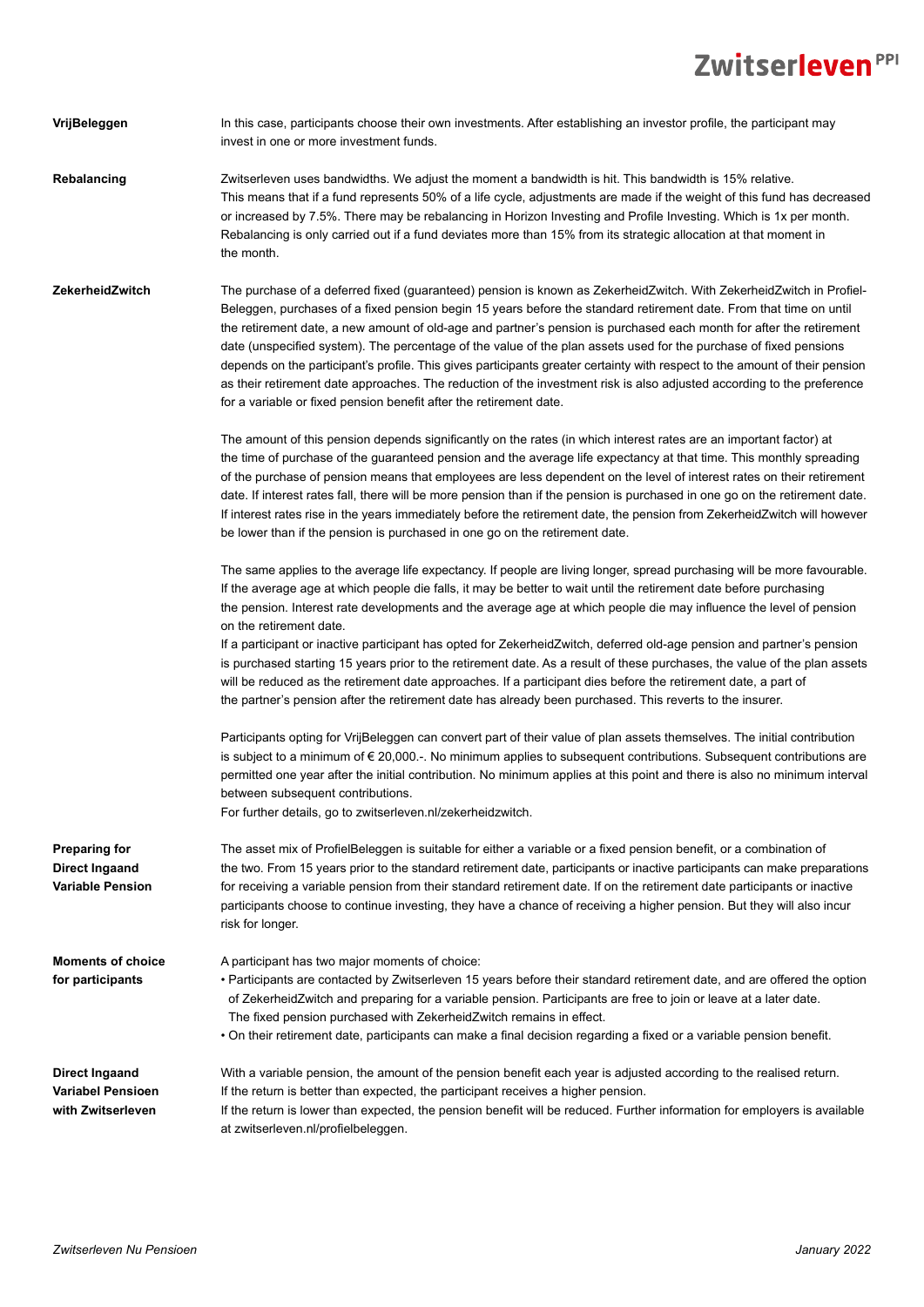| Service charges for | The service charges are charged monthly.                                                                                                                                                                                                  |
|---------------------|-------------------------------------------------------------------------------------------------------------------------------------------------------------------------------------------------------------------------------------------|
| the emplover        | The employer pays the service charges for:                                                                                                                                                                                                |
|                     | - the participants for whom an investment premium is due, and                                                                                                                                                                             |
|                     | - participants who are fully or partially incapacitated for work and in the service of the employer.                                                                                                                                      |
|                     | The service charges are $\epsilon$ 5,42 per month per participant ( $\epsilon$ 65 - per participant per year).                                                                                                                            |
| Customised pricing  | In case of a contribution volume (defined contribution and risk premiums, excluding service charges) of more than<br>$\epsilon$ 150,000 - we will prepare a specific offer for you. Your account manager will be pleased to arrange this. |

#### **INVESTMENT COSTS Fund charges**

The total investment costs consist of 'management fees' (which are paid out of the value of the plan assets) and the 'total expense ratio' (TER, which is included in the unit price of a fund). Purchase and sale costs for transactions are included in the transaction price.

With HorizonBeleggen and ProfielBeleggen, we invest in the following funds:

| <b>Fund</b>                        | <b>Total fund charges</b> |
|------------------------------------|---------------------------|
| Zwitserleven Wereld Aandelenfonds  | 0.54%                     |
| Zwitserleven Credits Fonds         | 0.54%                     |
| Zwitserleven Selectie Fonds        | 0.69%                     |
| Zwitserleven Medium Duration Fonds | 0.54%                     |
| Zwitserleven Long Duration Fonds   | 0.54%                     |

The following funds are available with VrijBeleggen:

| Fund                                                         | <b>Total fund</b><br>charges | Fund                                                          | <b>Total fund</b><br>charges |
|--------------------------------------------------------------|------------------------------|---------------------------------------------------------------|------------------------------|
| Zwitserleven Wereld Aandelenfonds                            | 0,54%                        | Zwitserleven Duurzaam Index Aandelen-<br>fonds Pacific        | 0,52%                        |
| Zwitserleven Index Wereld Aandelen-<br>fonds                 | 0,52%                        | Zwitserleven Duurzaam Index<br>Aandelenfonds Opkomende Landen | 0,52%                        |
| Zwitserleven Credits Fonds                                   | 0,54%                        | Zwitserleven Impact Wereld Aandelen-<br>fonds                 | 0,60%                        |
| Zwitserleven Selectie Fonds                                  | 0,69%                        | ASN Milieu & Waterfonds                                       | 1,60%                        |
| Zwitserleven Vastgoedfonds                                   | 0,54%                        | ASN Duurzaam Obligatiefonds                                   | 0.85%                        |
| Zwitserleven Obligatiefonds                                  | 0,54%                        | ASN Duurzaam Aandelenfonds                                    | 1,25%                        |
| Zwitserleven Europees Aandelenfonds                          | 0,54%                        | iShares Core MSCI Europe                                      | 0,52%                        |
| Zwitserleven Mixfonds                                        | 0,55%                        | iShares Core S&P 500                                          | 0.47%                        |
| Zwitserleven Kortlopend Obligatiefonds                       | 0,54%                        | iShares Core MSCI Emerging<br>Markets                         | 0,58%                        |
| Zwitserleven Government<br>Bonds 10+ Fonds                   | 0,54%                        | iShares Core MSCI Japan                                       | 0,55%                        |
| Zwitserleven Duurzaam Index Aandelen-<br>fonds Europa        | 0,52%                        | iShares Core MSCI Pacific<br>ex-Japan                         | 0,60%                        |
| Zwitserleven Duurzaam Index Aandelen-<br>fonds Noord-Amerika | 0,52%                        | iShares Euro Inflation Linked<br>Government Bond              | 0,60%                        |

More information on the funds and the fund charges is included in the Key Investor Information Document and the fund prospectus (see [zwitserleven.nl/fondsen\)](http://zwitserleven.nl/fondsen).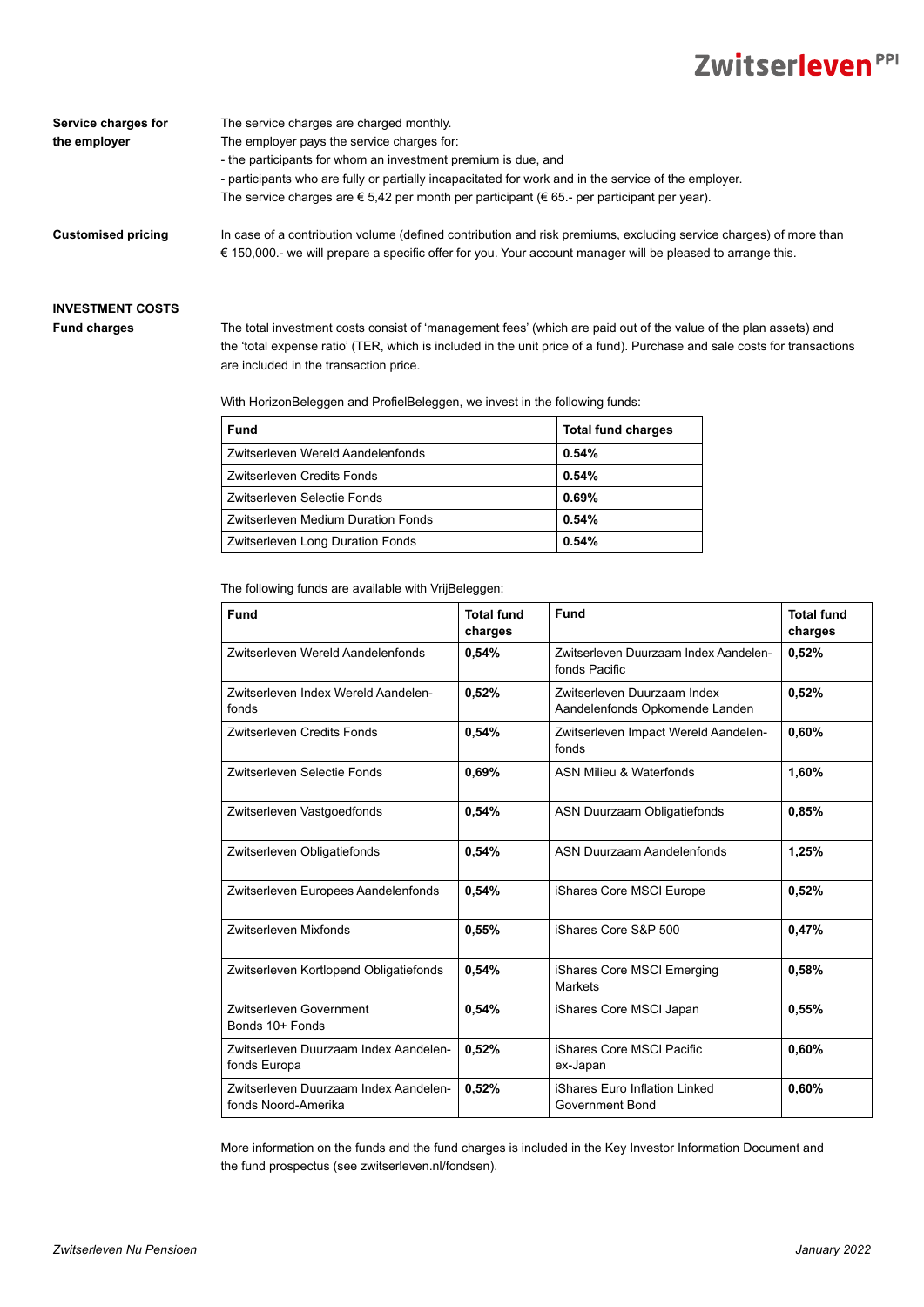| <b>Switch costs</b>                                                  | No service charges are charged for processing a switch.                                                                                                                                                                                                                                    |                                                                                                                                                                                                                                 |  |
|----------------------------------------------------------------------|--------------------------------------------------------------------------------------------------------------------------------------------------------------------------------------------------------------------------------------------------------------------------------------------|---------------------------------------------------------------------------------------------------------------------------------------------------------------------------------------------------------------------------------|--|
|                                                                      |                                                                                                                                                                                                                                                                                            |                                                                                                                                                                                                                                 |  |
| <b>OTHER EXPENSES</b>                                                |                                                                                                                                                                                                                                                                                            |                                                                                                                                                                                                                                 |  |
| <b>Divorce</b>                                                       | No costs are charged for processing a divorce.                                                                                                                                                                                                                                             |                                                                                                                                                                                                                                 |  |
| <b>Transfer of accrued</b><br>benefits                               | No costs are charged for an individual transfer of accrued benefits.                                                                                                                                                                                                                       |                                                                                                                                                                                                                                 |  |
|                                                                      | Group transfer of accrued benefits:                                                                                                                                                                                                                                                        |                                                                                                                                                                                                                                 |  |
|                                                                      | The costs are charged in two parts.                                                                                                                                                                                                                                                        |                                                                                                                                                                                                                                 |  |
|                                                                      | 1. The costs for preparing our offer are:                                                                                                                                                                                                                                                  |                                                                                                                                                                                                                                 |  |
|                                                                      | Number of policies involved $x \in 32.64$ (2022).                                                                                                                                                                                                                                          |                                                                                                                                                                                                                                 |  |
|                                                                      | Minimum € 326.-. Maximum € 3,264.- (2022).                                                                                                                                                                                                                                                 |                                                                                                                                                                                                                                 |  |
|                                                                      | 2. For processing in our administration:                                                                                                                                                                                                                                                   |                                                                                                                                                                                                                                 |  |
|                                                                      | Number of policies to be transferred $x \in 13,06$ (2022).                                                                                                                                                                                                                                 |                                                                                                                                                                                                                                 |  |
|                                                                      | For further details, go to zwitserleven.nl/diensten.                                                                                                                                                                                                                                       |                                                                                                                                                                                                                                 |  |
|                                                                      |                                                                                                                                                                                                                                                                                            | If a pension has already been purchased through ZekerheidZwitch, the transfer value of this pension is based on<br>the current statutory rates. There is no obligation on the part of the employer to make additional payments. |  |
| Hourly rate                                                          | The services we provide will be agreed in advance. If nothing is agreed, you will be charged an hourly rate of<br>€ 130.57 (2022). For the services concerned, go to zwitserleven.nl/diensten.                                                                                             |                                                                                                                                                                                                                                 |  |
| <b>TECHNICAL PRINCIPLES</b>                                          |                                                                                                                                                                                                                                                                                            |                                                                                                                                                                                                                                 |  |
| <b>Mortality table</b>                                               | ZL 2018.                                                                                                                                                                                                                                                                                   |                                                                                                                                                                                                                                 |  |
| Age adjustment when<br>alive                                         | -3 years, if a choice has been made for negative risk premiums and not applicable with 100% Return.                                                                                                                                                                                        |                                                                                                                                                                                                                                 |  |
| Age adjustment on death                                              | For participants:                                                                                                                                                                                                                                                                          | voluntary cover +1 year.                                                                                                                                                                                                        |  |
|                                                                      |                                                                                                                                                                                                                                                                                            | mandatory cover +0 year.                                                                                                                                                                                                        |  |
|                                                                      | For partners:                                                                                                                                                                                                                                                                              | voluntary and mandatory cover 1 year.                                                                                                                                                                                           |  |
| <b>Interest</b>                                                      | The setting of the premium for partner's, orphan's and surviving dependants' bridging pension is based on a guaranteed<br>actuarial interest rate of 2.5%. The premium is adjusted by the yield correction, which depends on the market interest<br>rate (the 20 year Euro Swap bid rate). |                                                                                                                                                                                                                                 |  |
| <b>DEFERRED PENSION</b><br>ZekerheidZwitch<br><b>Mortality table</b> | ZL 2016 UP for participants.                                                                                                                                                                                                                                                               |                                                                                                                                                                                                                                 |  |
| Age adjustment<br>participant                                        | None.                                                                                                                                                                                                                                                                                      |                                                                                                                                                                                                                                 |  |
| Gender-neutral                                                       | The partner is two years younger than the participant.                                                                                                                                                                                                                                     |                                                                                                                                                                                                                                 |  |
| Gender-dependent                                                     | The male is two years older than the female.                                                                                                                                                                                                                                               |                                                                                                                                                                                                                                 |  |
| <b>Market interest rate</b>                                          | Euribor swap curve bid rate +0.20%.                                                                                                                                                                                                                                                        |                                                                                                                                                                                                                                 |  |
| <b>Solvency</b>                                                      | 0.20% margin on the market interest rate.                                                                                                                                                                                                                                                  |                                                                                                                                                                                                                                 |  |